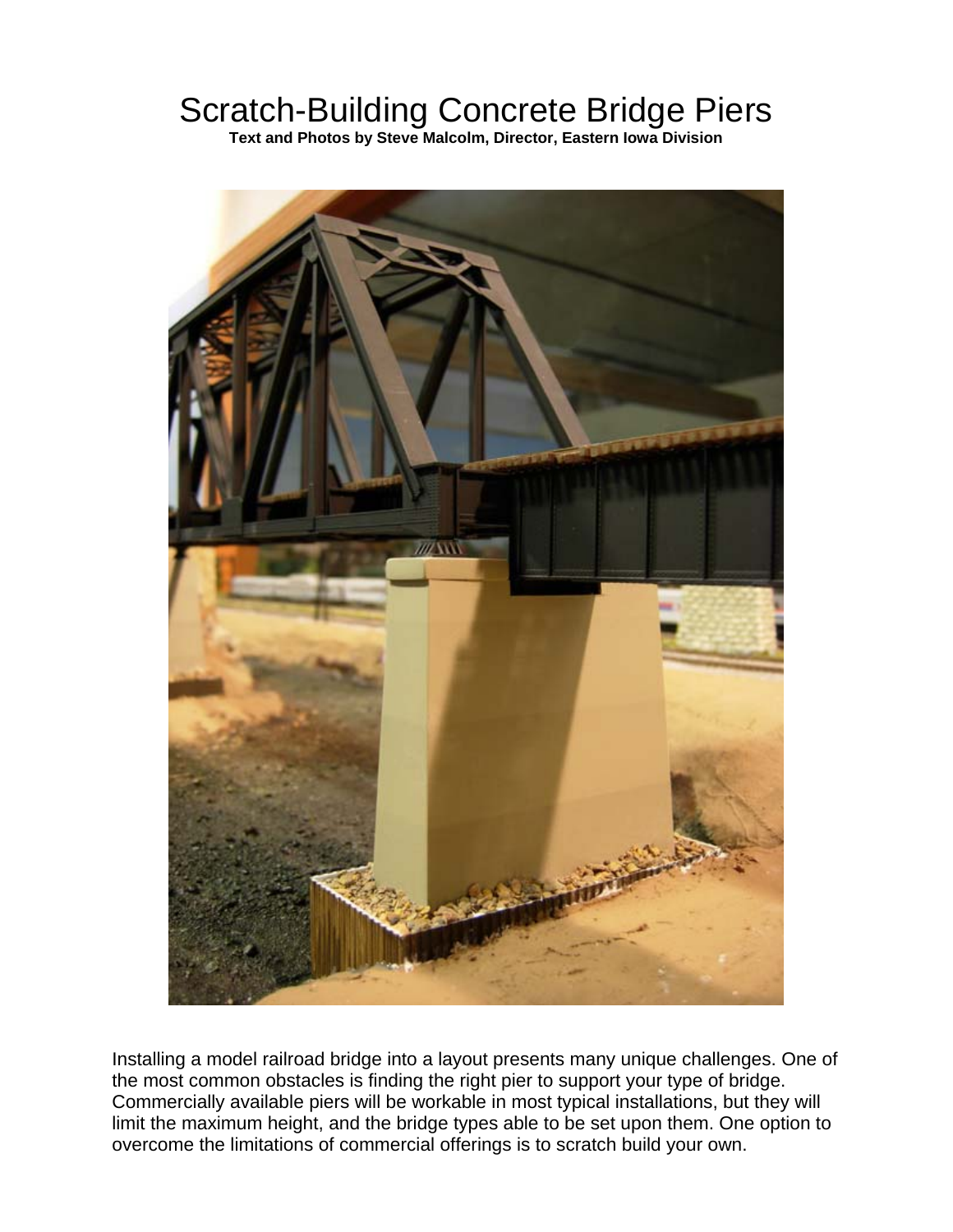Recently, while trying to bridge Minnow Creek on the Hawkeye Model Railroad Club layout, I needed four bridge piers of differing heights. In addition, I faced the challenge of creating a pier design that would support both a Micro Engineering Deck Girder and a Walthers Truss bridge. Realizing that I was not going to find suitable commercial products, I set out to create my own. The first step was to create a template drawing in HO scale. This would allow for easy transfer of the dimensions to sheet styrene with a pair of dividers.



The inspiration for my template design came from the Rock Island Railroad crossing of the Iowa River in Iowa City, IA. I wanted to capture the tapered look of how these piers were constructed. Rather than climbing around the piers to get prototype dimensions, I decided a more practical, if not safer, approach would be to work up the dimensions from the actual model bridges. This, of course, was not as much fun.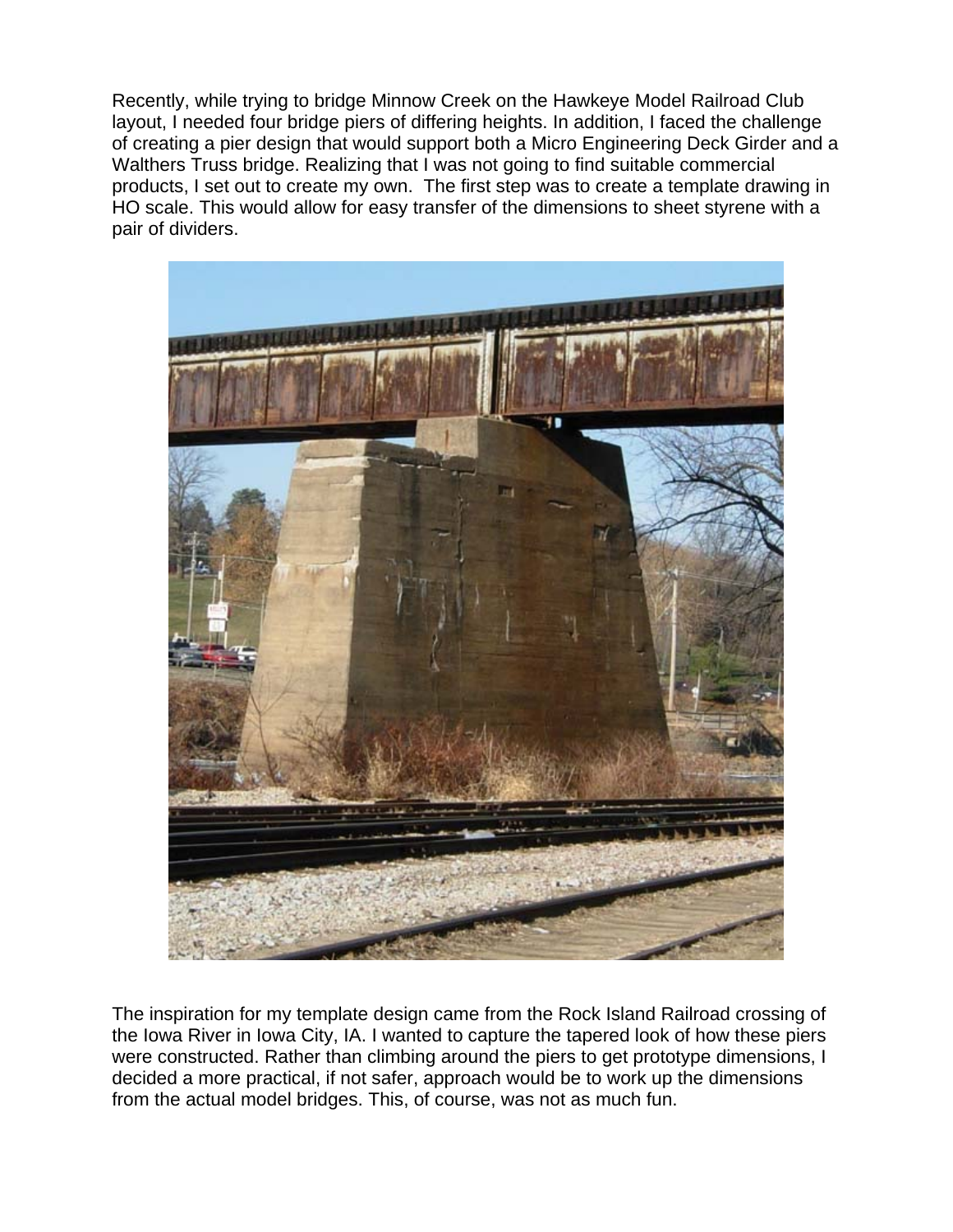Measuring the outside to outside dimensions of the bridge shoes on the Walters Truss Bridge, and adding two scale feet determined the widths at the top of the pier. The extra two feet would provide an additional 12" of concrete for the bridge to bear on, resulting in a bearing face of 26'x 6'-6". I chose to taper the piers at 5° because, well, it looked right. Using the height requirement of the tallest pier I needed, I decided on 40' for the height of the template drawing. With the 5° taper, this resulted with a pier base of approximately 30'x 9'-4".

Determining the dimensions of the pocket to support the Micro Engineering Deck Girder was figured in much the same way as the bearing face for the Walthers Truss. Again, the outside measurements of the bridge shoes were used to create the width and depth of the pocket. Figuring the height of the pocket was a little tricky, and required the use of calipers to measure the offset distance between the shoes of the two bridges. After working up the pocket dimensions, I did decide to incorporate a concrete cap into the template for the piers where the girder and truss meet. The cap increased the bearing face for the two bridges, allowing for more horizontal tolerance when actually mounting them. An added benefit was one template that provided two options of pier construction.



Once the template drawing was complete, starting construction of the piers is simply a matter of transferring the dimensions to a sheet of styrene. For this project I chose to use Evergreen Scale Models .040" plain sheet styrene. One sheet provides enough material to complete one pier at a scale 40' height. Centerlines are the most important part of transferring dimensions from a drawing onto a cutting template on a sheet of styrene. I started with the vertical centerline for the pier, and then added the horizontal centerline for the pier height. Working out from the intersection of these two lines I laid out the width of the top of the pier first, then marked the base width. Note that two pier faces are laid out inverted on the sheet, with the sides neatly tucked next to them. This minimizes the cuts with a Xacto knife, and reduces material waste. The pieces were cut out with a Xacto knife by scoring along the cut lines and snapping the styrene. Cut edges were cleaned up with a few passes over a fine grit sanding block.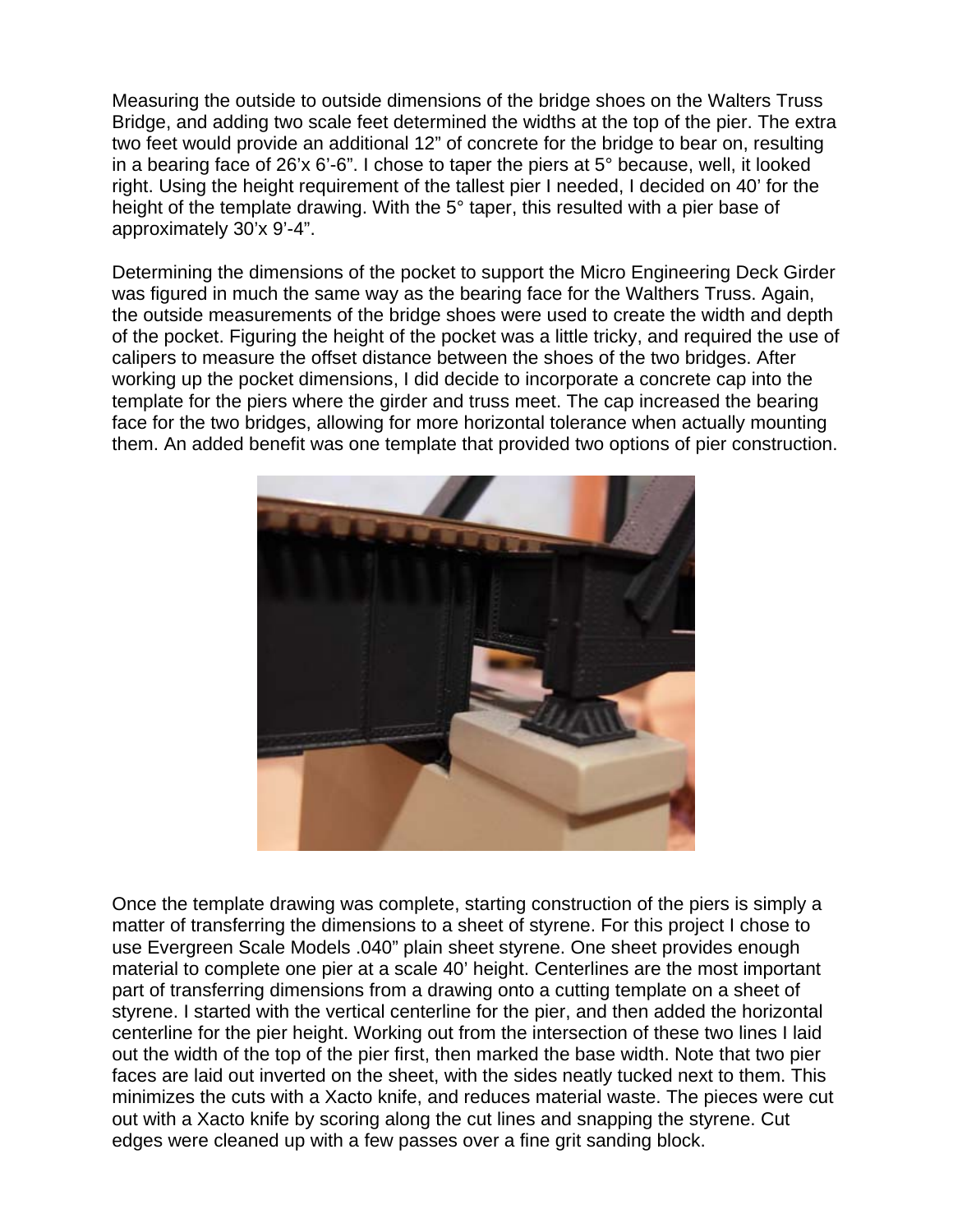

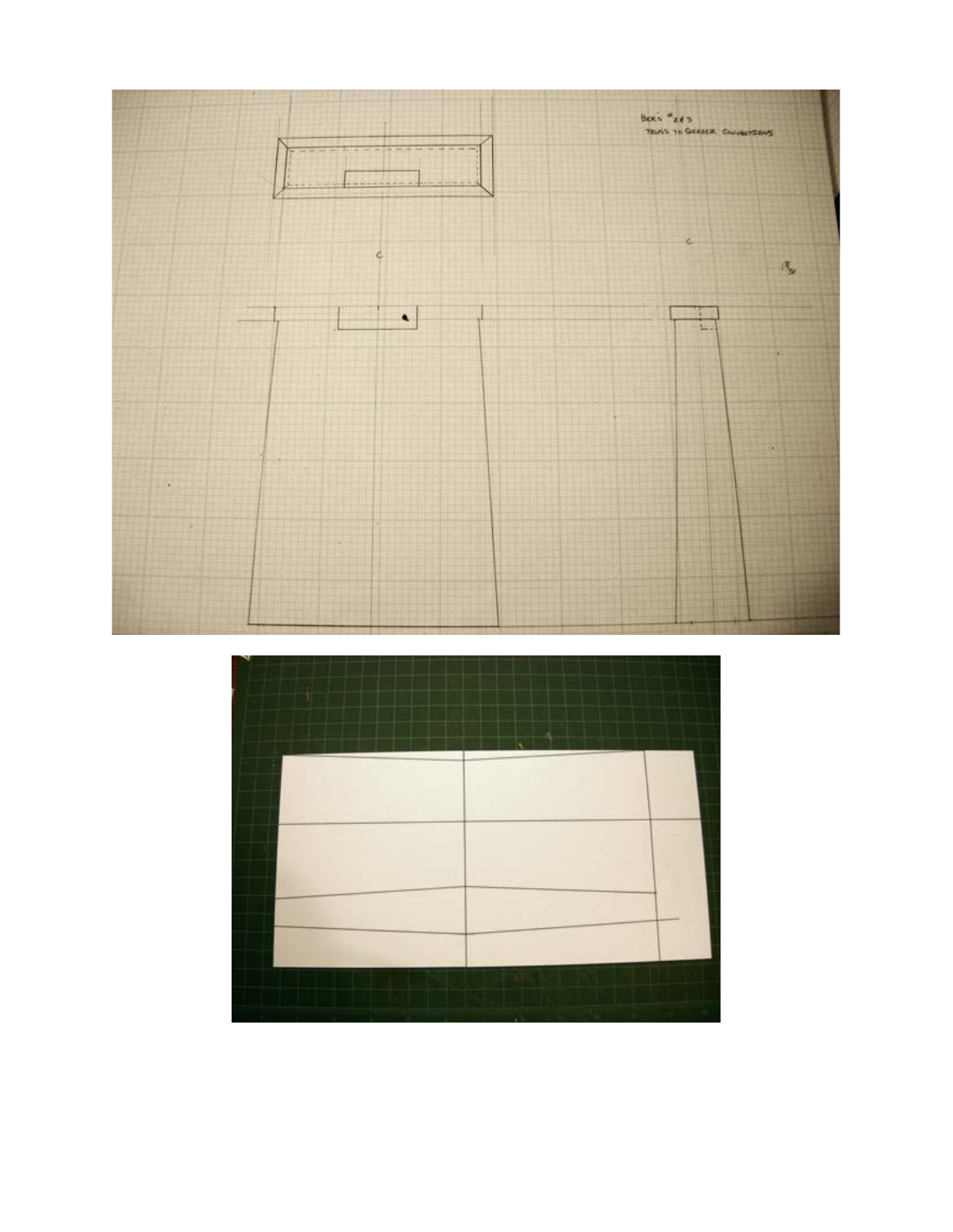

To assemble to pieces, I used 2x2x2 steel Angle Plates, available from Micro-Mark, to hold them in place. The configuration of the three plates will produce perfect 90-degree angles with very little joint clean up.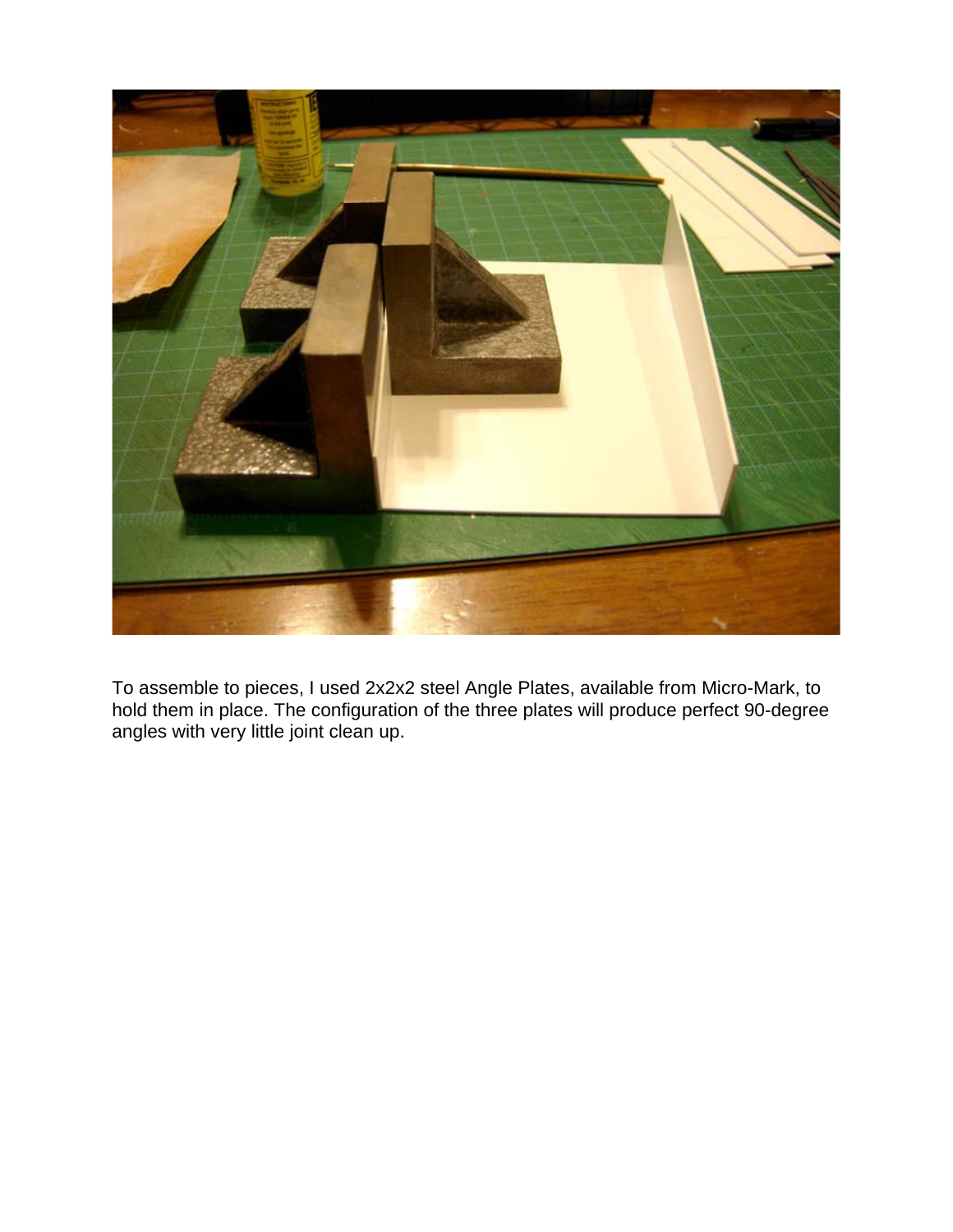

**This picture shows the internal construction of the deck girder bridge pocket. The pier cap will rest on top.** 



**Test fitting the pier cap prior to final assembly.**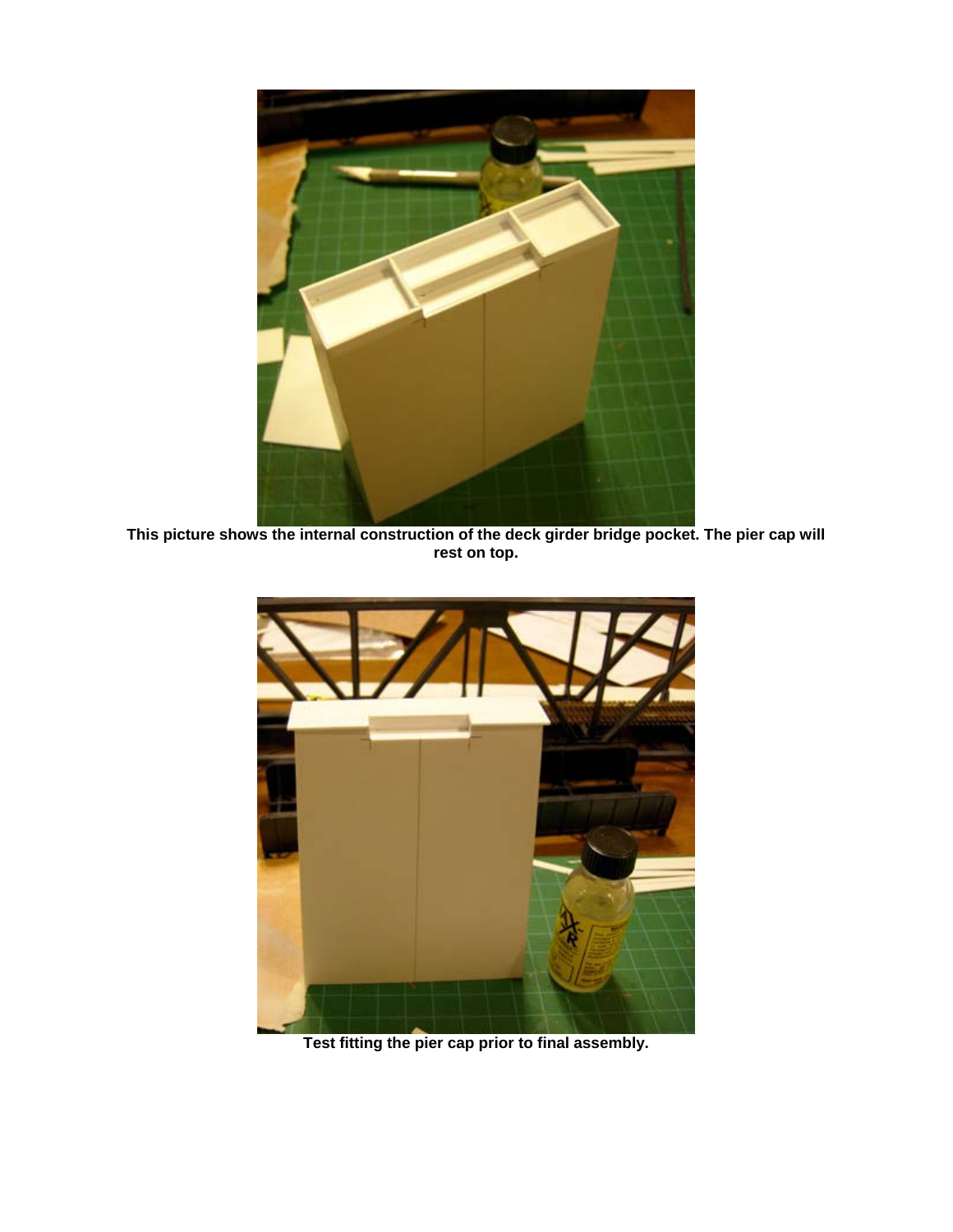

**Here we see the pier cap construction, with a completed pier assembly waiting.**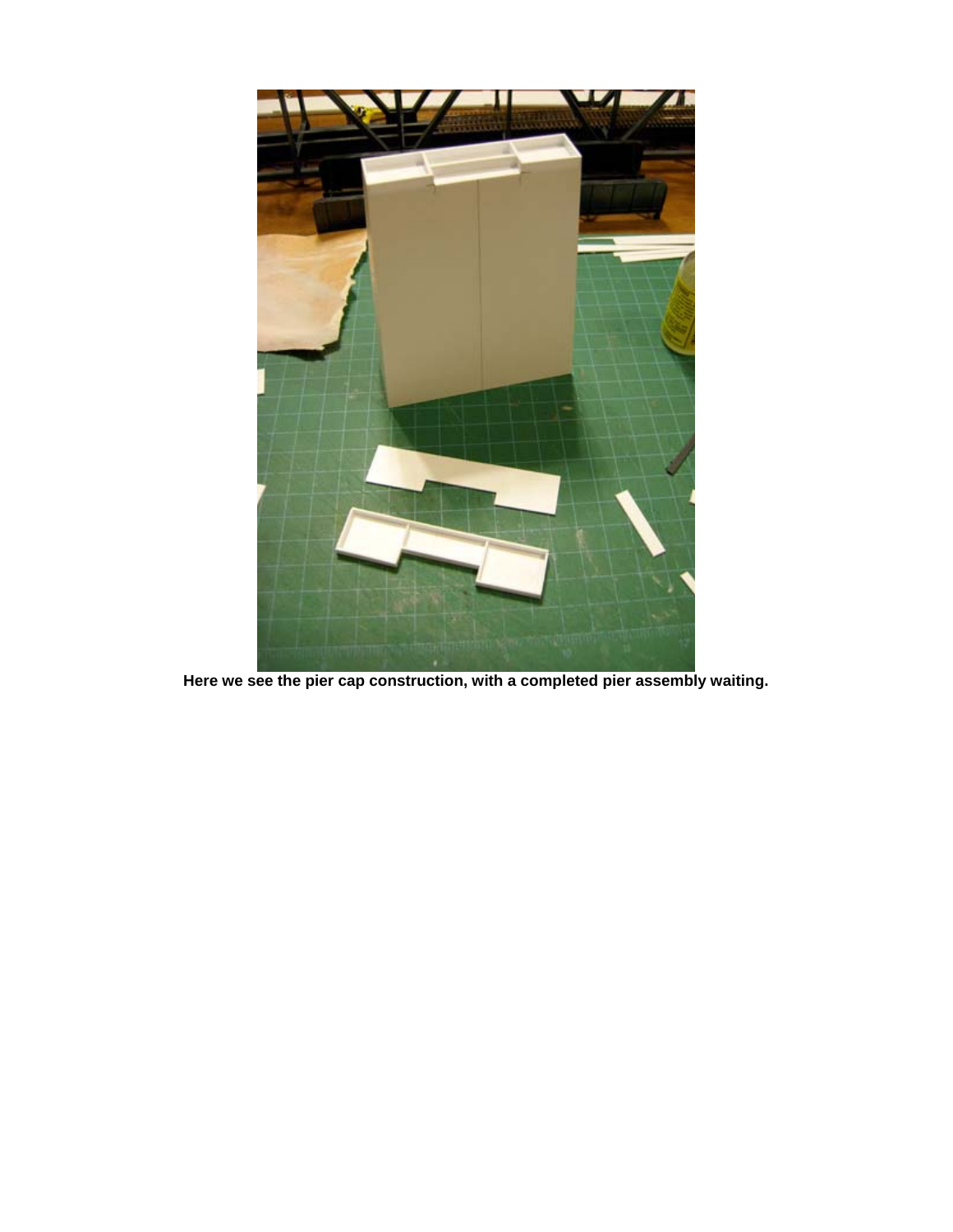

The pier is complete. Joint lines have been worked with a jewelers file, and need a final clean up with fine grit sand paper prior to painting.

Scratch building bridge piers is surprisingly straightforward, and offers many benefits. Not only are they inexpensive, but you can create piers based the needs of your own unique engineering challenges.